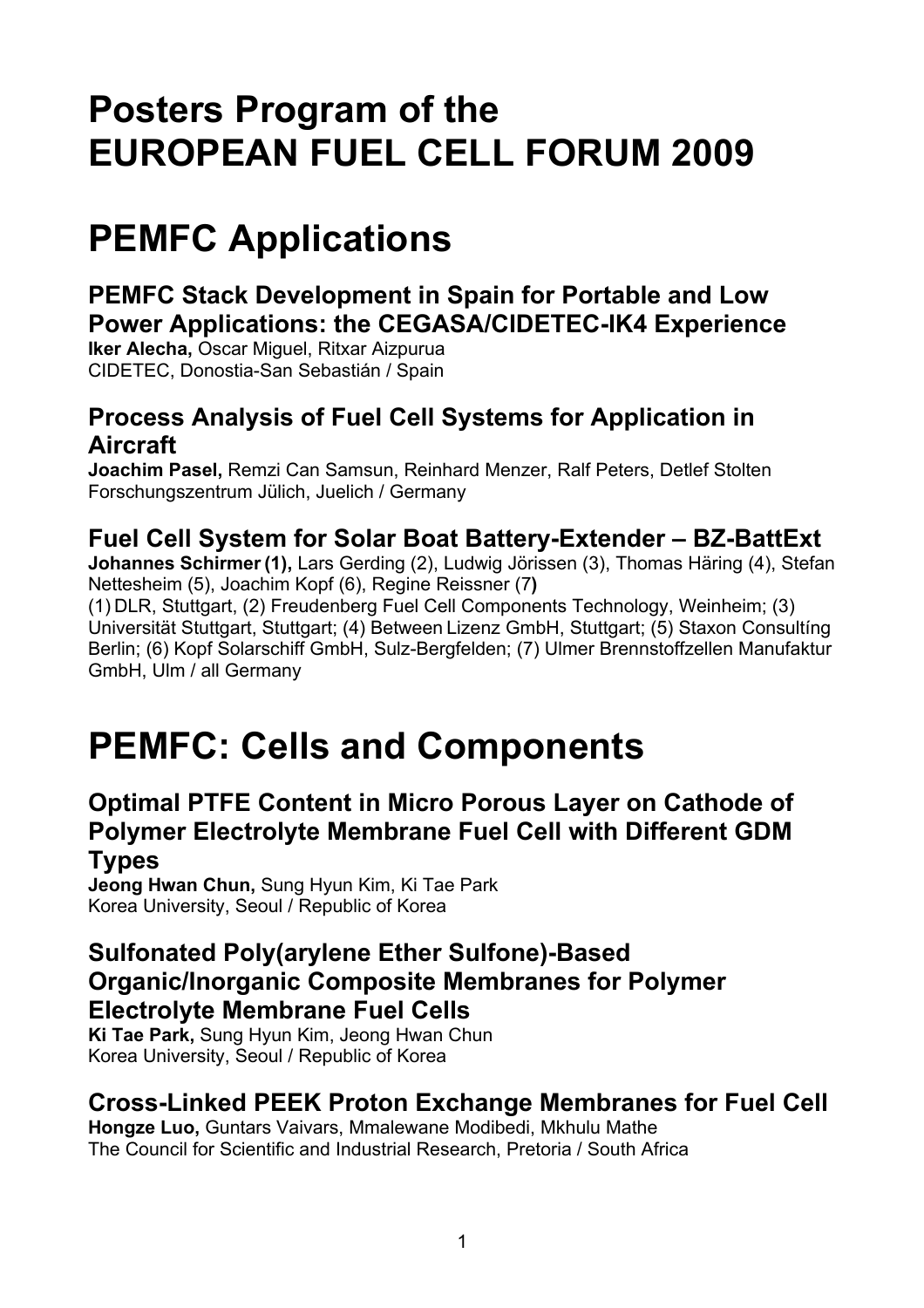#### **Carbon Nanofiber Growth on Graphite Disks and Paper for Fuel Cells**

**Serdar Celebi,** T. A. Nijhuis, Frank A. de Bruijn, Jaap C. Schouten Technical Univiversity of Eindhoven, Eindhoven / The Netherlands

### **Performance of Different Coatings for Aluminium Bipolar Plates**

**Felix Barreras,** Antonio Lozano, Ana M. Lopez, Jose Barranco LITEC-CSIC, Zaragoza / Spain

#### **Proton Conductivity Study of the Family of the Zeolites Molecular Sieves for PEM Fuel Cell Applications Syed M. Javaid Zaidi**

King Fahd University of Petroleum & Minerals, Dhahran / Saudi Arabia

# **New Catalysts Support for Alkaline Fuel Cells**

**Fabrice Bidault,** Dan Brett, Hugh Middleton, Nigel Brandon Imperial College, London / United Kingdom

# **PEMFC Control Strategies, Modeling and Characterization**

# **Dynamic Modeling of CO Poisoning in PBI-Based HTPEM Fuel Cells**

**Arno Bergmann,** Timo Kurz, Dietmar Gerteisen Fraunhofer Institute for Solar Energy Systems, Freiburg / Germany

## **Effect of the Relative Position Oxygen-Hydrogen Plate Channels on a PEMFC Performance**

**Luis Valiño,** Radu Mustata, Isabel Gil LITEC-CSIC, Zaragoza / Spain

# **Modeling of PEMFC 2-Phase Transport and Operation for Control Strategy Development and Diagnosis**

**Angelo Esposito,** Cesare Pianese (1), Yann G. Guezennec (2) (1) University of Salerno, Fisciano / Italy; (2) The Ohio State University / USA

## **In Situ Determination of Temperature Distribution in Three Cell PEM Fuel Cell Stack**

**Samir Hajjej,** Philippe Baucour, Marie-Cécile Pera, François Lanzetta FEMTO-ST / FC LAB., Belfort / France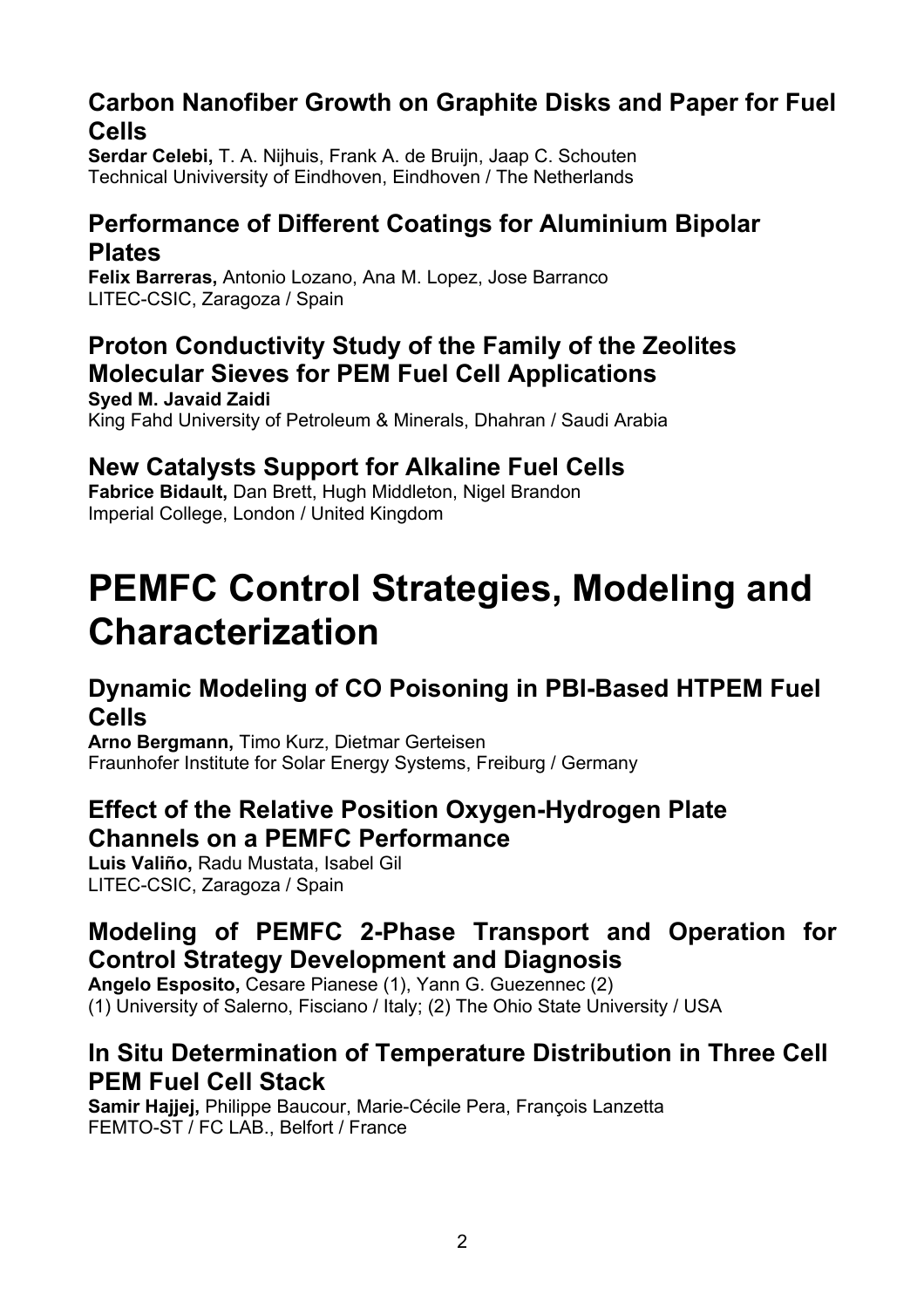# **Microstructure Analysis and Calculation of Thermal Conductivity of Gas Diffusion Layers of PEM Fuel Cells**

**Andreas Pfrang,** Damien Veyret EC Directorate-General Joint Research Centre, Petten / The Netherlands

# **Experimental and Numerical Analysis of the Dynamic Behaviour of a PEMFC Fed by Reformate**

**Salvatore P. Cicconardi,** Alessandra Perna, Mariagiovanna Minutillo University of Cassino, Cassino / Italy

# **Protonics**

### **Synthesis, Characterization and Stacking of Novel High Temperature Proton Conducting Fuel Cells**

**Yngve Larring,** Truls Norby, Tor Grande, Rune Bredesen SINTEF, Oslo / Norway

# **HT Fuel Cell Systems and Balance of Plant**

# **Development of a TurboCharger with Air Foil Bearing for 250 kW MCFC System**

**Jun Young Park,** Young Chul Kim, Moo Ryong Park, Kook Young Ahn Korea Institute of Machinery and Materials, Daejeon / Korea

## **An Experimental Study on the Design of the Off-Gas Catalytic Combustor for MCFC Applications**

**Sang Min Lee,** Dongjin Hong, Man Young Kim, Kook Young Ahn Korea Institute of Machinery & Materials, Daejeon / South Korea

# **Development of BoP Components for High Temperature Fuel Cell Systems**

**Stefan Voss,** Alexandra Loukou, Dimosthenis Trimis TU Bergakademie Freiberg, Freiberg / Germany

# **Optimised High Temperature Insulation for Fuel Cell Applications**

**Josef Kloo,** Steven Heytens Microtherm NV, Sint Niklaas / Belgium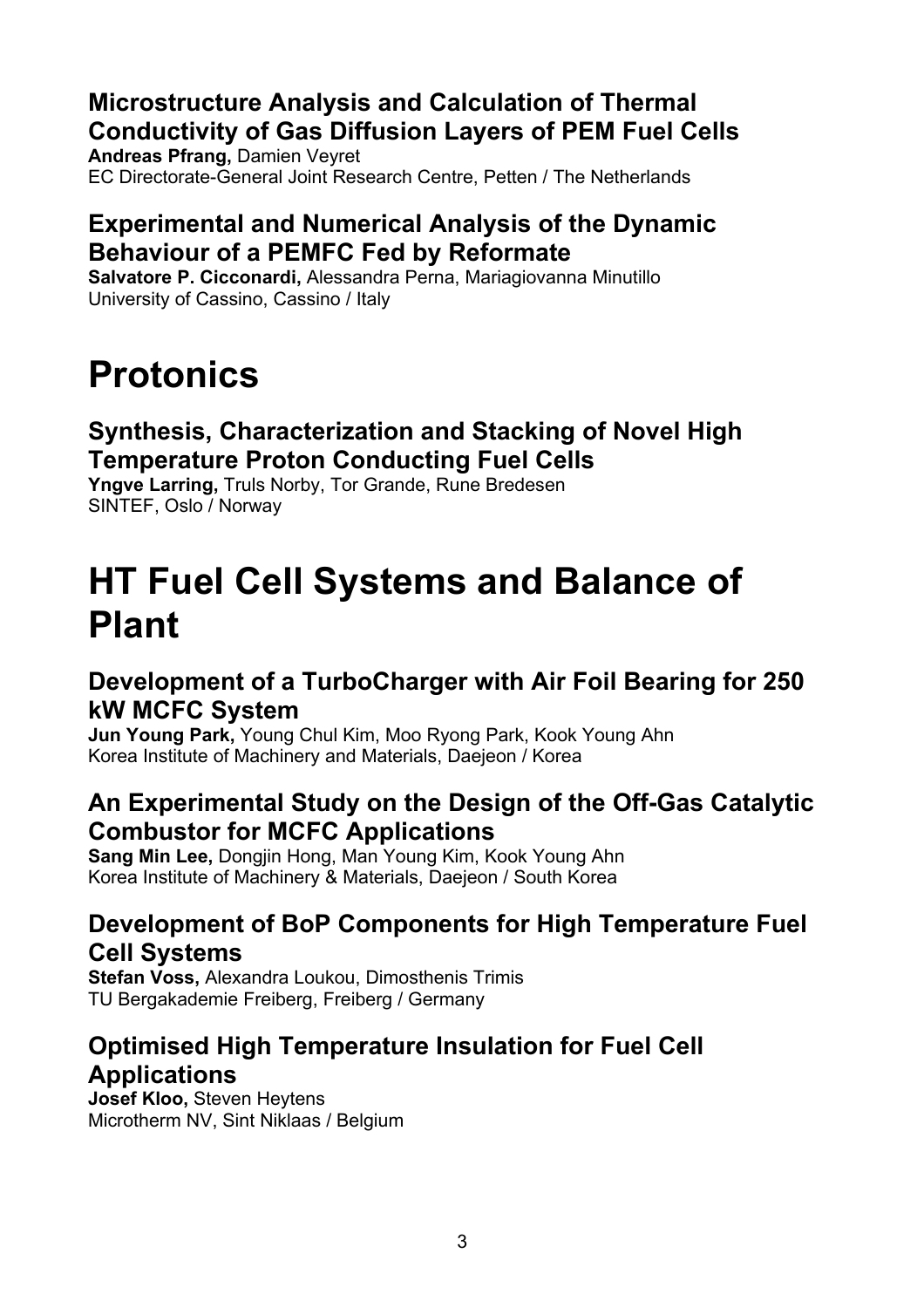#### **Dynamic Operation of Internal Reforming Fuel Cells to Compensate Fluctuating Renewable Energy Sources**

**Kas Hemmes,** Anne-Lorène Vernay, Diederick Manné, Gijs Steenvoorden Delft University of Technology, Delft / The Netherlands

# **SOFC: Cells and Components**

#### **Longterm Stability of Conductive Ceramic Coatings for Metallic Interconnects in SOFCs**

**Seong-Soo Pyo,** Seung-Bok Lee, Tak-Hyoung Lim, Rak-Hyun Song, Dong-Ryul Shin KIER, Daejeon / KOREA

#### **Induction Brazing for Gas Sealing and Joint Properties of Anode-Supported Tubular-Type SOFCs**

**Yeon-Hyuk Heo,** Seung-Bok Lee, Rak-Hyun Song, Dong-Ryul Shin KIER, Daejeon / KOREA

#### **Precursor Particle Size vs. Ionic Radii in Rare Earth Doped Ceria: A Remarkable Gaussian Correlation**

**Antonio J. Dos Santos-García,** Carlos Sánchez-Bautista, Jesús Canales-Vázquez Universidad de Castilla-La Mancha, Albacete / Spain

## **Design, Characterization and Performance of Glass Ceramic Sealants for Planar SOFCs**

**Milena Salvo (1),** Federico Smeacetto (1), Monica Ferraris (1), Ajitdoss Lakshmi Chandru (1), Andreas Chrysanthou (2)

(1) Politecnico di Torino, Torino / Italy

(2) University of Hertfordshire, Hatfield / United Kingdom

#### **Effect of Precious Metal Addition to Ni-YSZ Anode on Internal Reforming of n-Butane and Power Efficiency in n-Butane Driven SOFC System**

**Gyujong Bae,** Yongmin Kim, Joongmyeon Bae KAIST, Daejeon / Republic of Korea

# **Evaluation of Doped Ceria Interlayer in Contact with Stabilised Zirconia at Different Atmospheres in SOFCs Cells**

**Ana Martínez-Amesti,** Aitor Larrañaga, Lide M. Rodriguez-Martínez, Maria Isabel Arriortua Universidad del País Vasco, Leioa / Spain

#### **Microstructural Evolution and Sintering Behaviour of Nanostructured Yttria Stabilized Zirconia**

**Cristiane Abrantes da Silva,** José Geraldo de Melo Furtado, Paulo Emílio V. de Miranda Electric Power Research Center, Rio de Janeiro / Brazil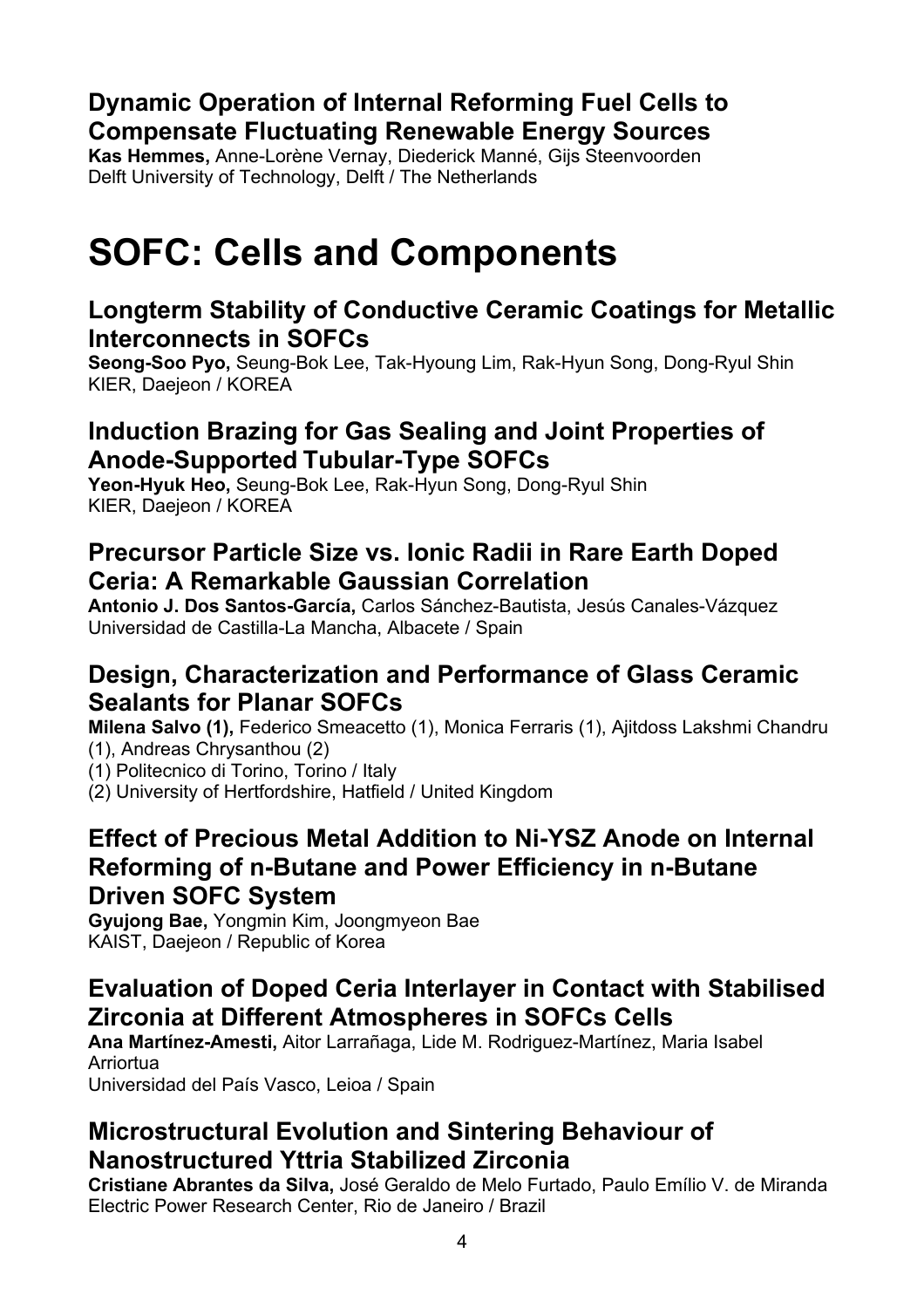# Effect of Doping Level x in Ln<sub>1-x</sub>M<sub>x</sub>FeO<sub>3</sub>. SOFC Cathodes

**Karmele Vidal García**, Luis Ortega-San-Martín, Lide M. Rodríguez-Martínez, María I. Arriortua Universidad del País Vasco, Leioa / Spain

#### Electrochemical Properties of Electrode-Supported La<sub>0.75</sub> Sr<sub>0.25</sub> Ga<sub>0.8</sub> Mg<sub>0.16</sub> Fe<sub>0.04</sub> O<sub>3-d</sub> Solid Oxide Fuel Cells

**Sang-Kuk Woo,** Ji-Haeng Yu, Hee-Lak Lee KIER, Daejeon / Korea

#### **The Physicochemical Properties of Chromia-Forming Stainless Steel Coated with Mn-Based Spinel Thick Films in the Cathodic Atmosphere of SOFC**

**Kazimierz Przybylski,** Tomasz Brylewski, Jaroslaw Dabek, Janusz Prazuch AGH University of Science and Technology, Krakow / Poland

#### **Cyclic Oxidation of (La,Sr)(Cr,V)O3 Coated Crofer 22 APU Alloy for SOFC Interconnects**

**Kazimierz Przybylski,** Janusz Prazuch, Tomasz Brylewski, Bartlomiej Jastrzebski AGH University of Science and Technology, Krakow / Poland

#### **Preparation and Performance of SOFC Electrolytes from Samaria Doped Ceria Nanopowders**

**Marcin R. Kosinski,** Rodolfo O. Fuentes, Richard T. Baker University of St Andrews, St Andrews / United Kingdom

# **SOFC Functional Anode for the Direct Oxidation of Ethanol**

**Selma A. Venâncio,** Paulo Emílio V. de Miranda (1) Federal University of Rio de Janeiro, Rio de Janeiro / Brazil

## **Electrical Properties of Oxygen Vacancy Conducting Solid Electrolyte Ceramics in the Microwave Region**

**Antanas Feliksas Orliukas,** Julius Dudonis, Giedrius Laukaitis, Darius Milčius, Tomas Šalkus, Algimantas Kežionis Vilnius University, Vilnius / Lithuania

#### **Evaluation of Different System Configurations for Solid Oxide Fuel Cell-Based Micro-CHP Generators in Residential Applications**

**Vincenzo Liso,** Mads Pagh Nielsen, Søren Knudsen Kær Aalborg University, Aalborg / Denmark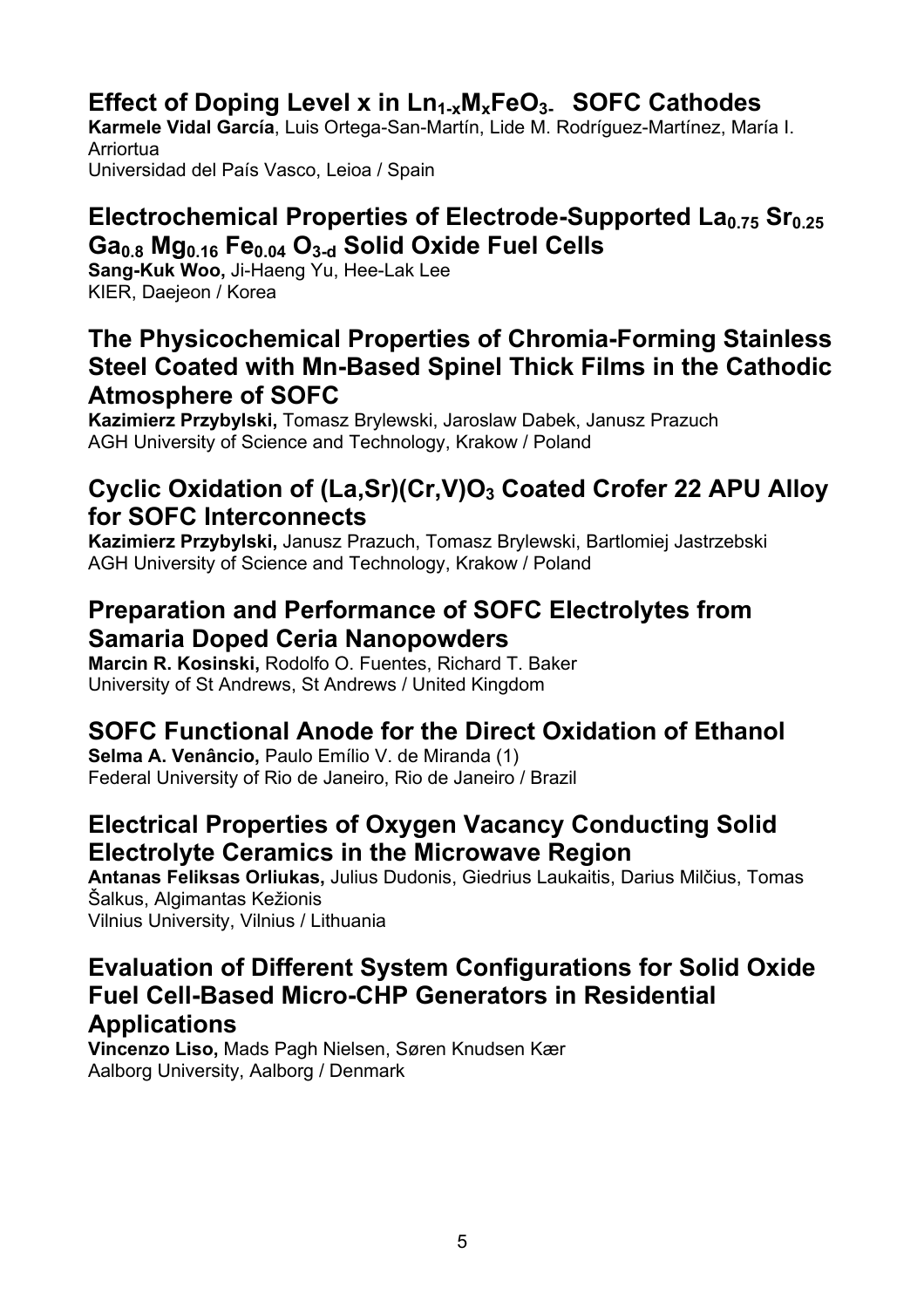## **Electrochemical Performance of Ni-LaNbO4 Cermets as Potential Anode Materials for Novel High Temperature Proton-Conducting SOFCs**

**Anna Magrasó,** Marie-Laure Fontaine, Truls Norby University of Oslo, Oslo / Norway

# **CENIT DEIMOS Project: "Development and Innovation in Proton Exchange Membrane and Solid Oxide Fuel Cells***"*

**Oscar Miguel,** Ione Cendoya, Iker Alecha CIDETEC, Donostia-San Sebastián / Spain

# **Hydrogen and Reforming**

### **Performance Analysis on Hydrogen Station for Fuel Cell Vehicle**

**Young Duk Lee,** Hanseok Kim, Kook Young Ahn, Hyun Khil Shin Korea Institute of Machinery and Materials, Daejeon / Korea

#### **Hydrogen Production by Steam Electolysis with Flat-Tubular SOEC**

**Sang-Kuk Woo,** Ji-Haeng Yu, Hee-Lak Lee KIER, Daejeon / Korea

## **Using Ceria Sol Washcoated Copper Catalyst in a Micro-Channel Reactor for Steam Reforming of Methanol**

**Jung-Hui Wang,** Hsiu-Ping Yeh, Chia-Chieh Shen, Chuin-Tih Yeh Yuan Ze University, Chung-Li / Taiwan, Republic of Korea

# **Evaluation of Integrated Hydrogen Systems. IEA Task 18**

**Maria Argumosa,** Esther Chacon INTA, Torrejon de Ardoz, Madrid / Spain

#### **Bio-Hydrogen and Bio-Methane from Anaerobic Digestion Feeding an SOFC**

**Andrea Lanzini,** Pierluigi Leone, Massimo Santarelli, Paola Zitella Politecnico di Torino, Turin / Italy

# **Fuel Cells for Direct Fuel Conversion**

#### **Operating Characteristics and Dynamic Behaviours of 5W Stack for Micro DMFC**

**Dong-Hyun Peck,** Young-Chul Park, Doo-Hwan Jung KIER, Daejeon / Republic of Korea